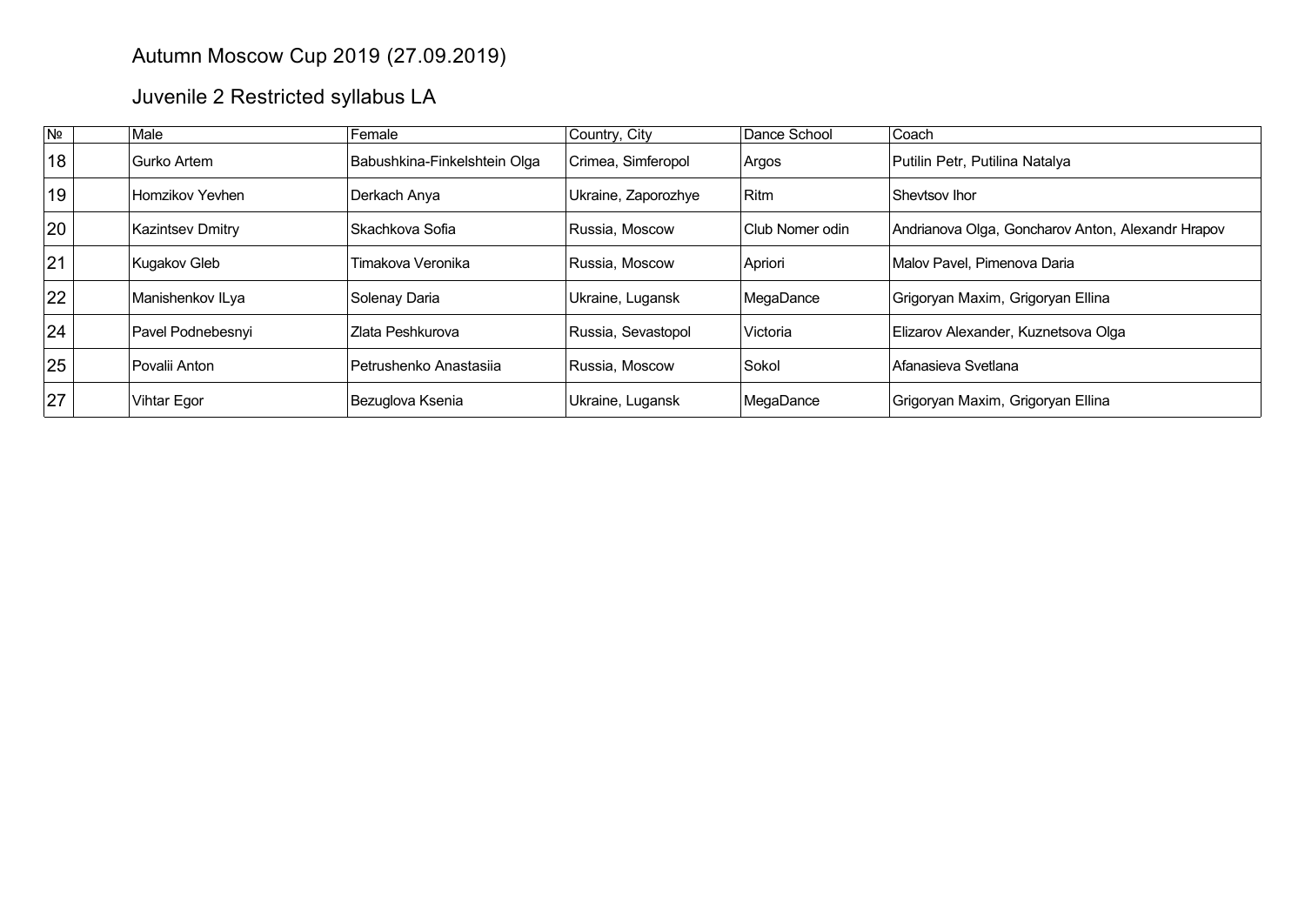competition: Autumn Moscow Cup 2019

date: 27.09.2019

place: CSKA, Igrovoy

**category: Juvenile 2 Restricted syllabus LA**

- adjudicators: 1. Alexandr Gaidash 6. Elizarov Denis 11. Tatyana Kuzmenko
	-
	-
	-
	-
	- 2. Anton Skazkiv 7. Irina Kondratieva 3. Bajenova Tatyana 1988 8. Kristi Boys 4. Bushueva Valeria 1988 - Passaura 19. Molkin Vyacheslav
	- 5. Divtsov Dmitrii 10. Ryupin Evgenii

## 1/2 финала

|    |                                          |         |      | Сh |  |  |  |  |  |  |  |  |  |  |  |  |  |
|----|------------------------------------------|---------|------|----|--|--|--|--|--|--|--|--|--|--|--|--|--|
| Nº | Couple                                   | Place   | Summ |    |  |  |  |  |  |  |  |  |  |  |  |  |  |
| 19 | Homzikov Yevhen-Derkach Anya             | $1 - 2$ | 54   |    |  |  |  |  |  |  |  |  |  |  |  |  |  |
| 25 | Povalii Anton-Petrushenko Anastasiia     | $1 - 2$ | 54   |    |  |  |  |  |  |  |  |  |  |  |  |  |  |
| 21 | Kugakov Gleb-Timakova Veronika           | $3 - 4$ | 49   |    |  |  |  |  |  |  |  |  |  |  |  |  |  |
| 24 | Pavel Podnebesnyi-Zlata Peshkurova       | $3-4$   | 49   |    |  |  |  |  |  |  |  |  |  |  |  |  |  |
| 18 | Gurko Artem-Babushkina-Finkelshtein Olga |         | 47   |    |  |  |  |  |  |  |  |  |  |  |  |  |  |
| 20 | Kazintsev Dmitry-Skachkova Sofia         |         | 35   |    |  |  |  |  |  |  |  |  |  |  |  |  |  |
|    |                                          |         |      |    |  |  |  |  |  |  |  |  |  |  |  |  |  |
| 27 | Vihtar Egor-Bezuglova Ksenia             |         | 33   |    |  |  |  |  |  |  |  |  |  |  |  |  |  |
| 22 | Manishenkov ILya-Solenay Daria           |         | Q    |    |  |  |  |  |  |  |  |  |  |  |  |  |  |

Chairman: Rudkovskaya Victoria

Vice-Chairman: Tolkunova Yulia Bajenova Kristi Viennese V BoysTatyana Waltz

Organizer: Ryupin Sergey Divtsov Ryupin Quickstep Q Dmitrii Evgenii

Scrutineer: Suchkov Vladimir Samba Samba Samba Samba Samba Samba Samba Samba Samba Samba Samba Samba Samba Sam